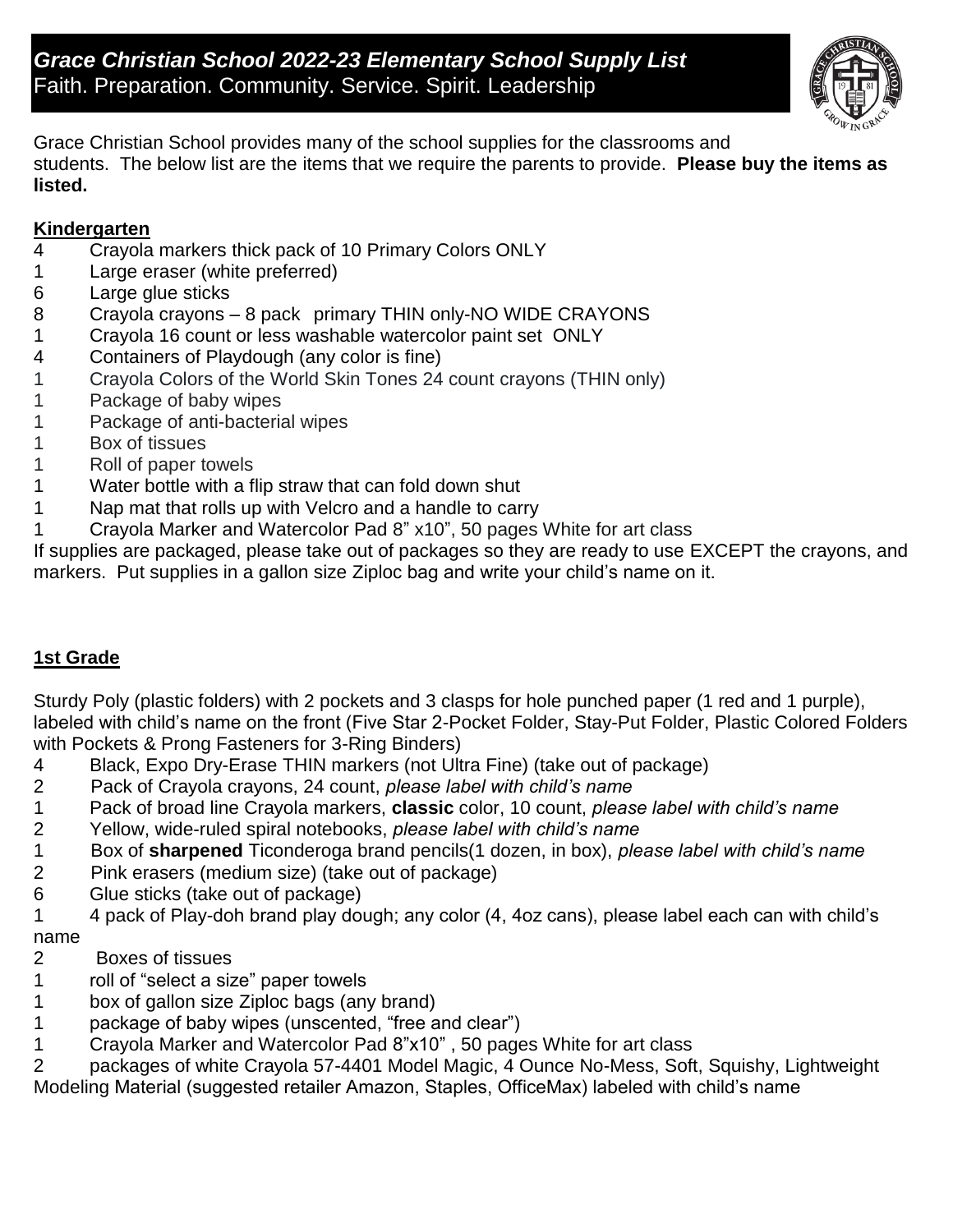#### **2nd Grade**

- Expo Dry-Erase thin markers (black or blue)
- Crayola colored pencils 12 pack
- Crayola crayons 24 pack
- 8 pack Crayola washable wide tip markers
- 24 Sharpened Ticonderoga brand pencils per student
- Sturdy poly (plastic folder) with 2 pockets and 3 clasps for hole punched paper (red, blue, green, orange)
- Set of addition flash cards-*please label with child's name*
- 1 Set of subtraction flash cards-*please label with child's name*
- Eraser (medium size)
- Yellow highlighter
- Large glue sticks or 4 small glue sticks
- Pack wide-ruled notebook paper (50 count)
- Crayola Marker and Watercolor Pad 8"x10", 50 pages White for art class
- box of tissues
- Package of anti-bacterial wipes
- Package of baby wipes (unscented)
	- \*\*Please do not send hand held pencil sharpeners or mechanical pencils for this class.\*\*

# **3rd Grade**

- Expo Dry-Erase markers
- Wide rule spiral 1 subject notebook
- Composition notebooks wide ruled cardboard cover only
- Sturdy poly (plastic folder) with 2 pockets and 3 clasps for hole punched paper (1 blue, 1 red and 1 green)
- Set of multiplication flash cards-*please label with child's name*
- 1 Set of division flash cards-*please label with child's name*
- Large glue sticks
- Crayola crayons 24 count (no larger)
- Crayola markers pack of 8 thick primary colors
- package of Crayola colored pencils
- 1 set of watercolors
- Boxes of **sharpened** Ticonderoga brand pencils (1 dozen each)
- Red pens
- 2 Boxes of tissues
- 1 1.5 inch red binder for Spanish
- Crayola Marker and Watercolor Pad 8"x10", 50 pages White for art class
- Packages of baby wipes

#### **4th grade**

1 1.5 inch D-Ring binder with clear cover insert